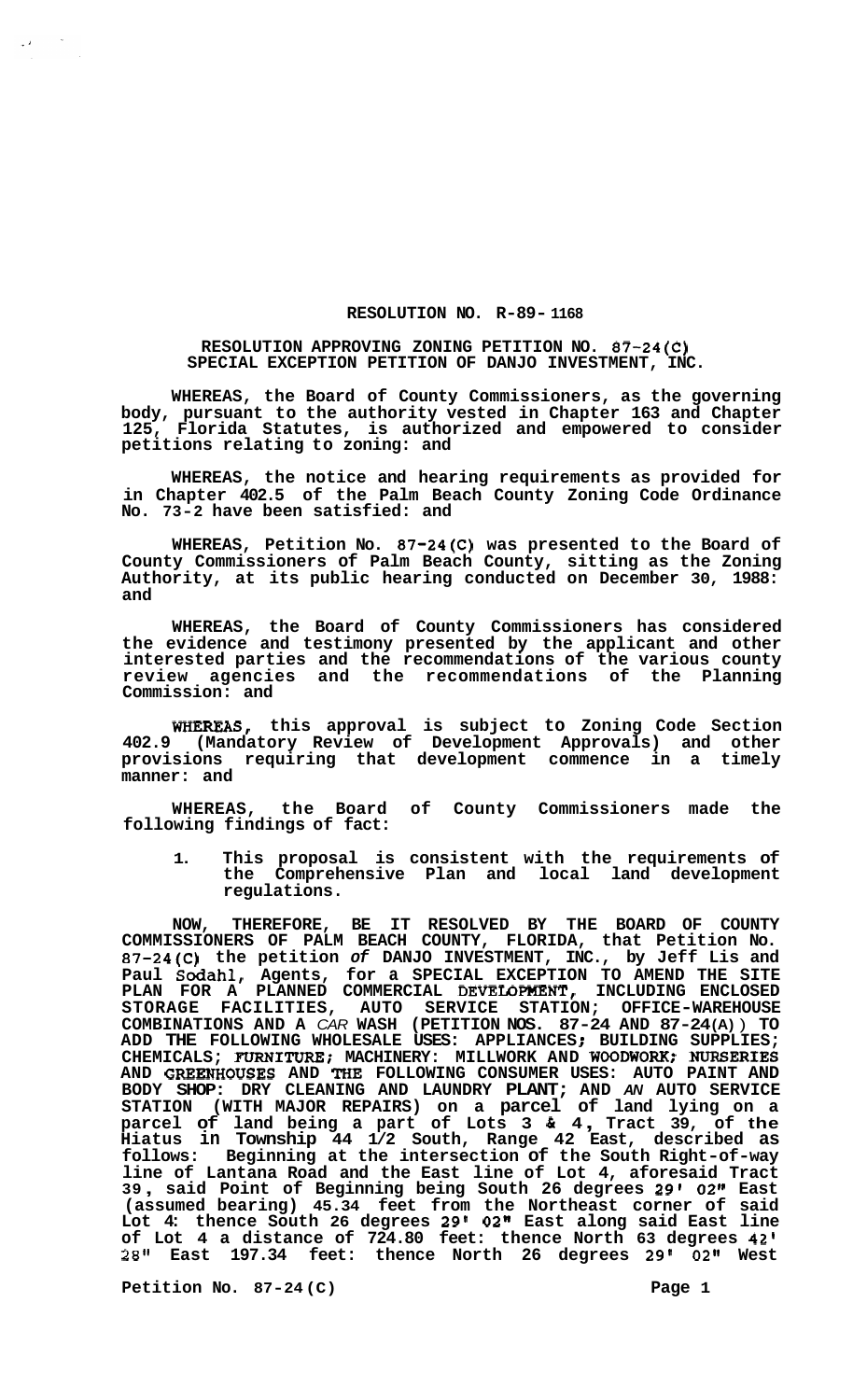**parallel with the East line of said Lot 4 a distance of 168.51 feet; thence North 63 degrees 30' 58" East 197.35 feet; thence South 26 degrees 29' 02" East parallel with the East line of said Lot 4 a distance of 702.25 feet to the South line of said Tract 39; said South line also being the North Right-of-way line of the Lake Worth Drainage District Canal L-16; thence South 89 degrees**  15I **59" West along said North Right-of-way line a distance of 849.60 feet; thence North 26 degrees 29' 02" West parallel with the East line of said Lot 4 a distance of 1087.83 feet to the South Right-of-way line of Lantana Road; thence South 88 degrees 23' 52" East along said South Right-of-way line a distance of 420.00 feet to the Point of Beginning, being located on the south side of Lantana Road (SR 812), approximately .2 mile west of Jog Road, in a CG-General Commercial Zoning District, was approved as advertised, subject to the following conditions:** 

- **1. The petitioner shall comply with all previous conditions of approval, unless expressly modified herein.**
- **2. Prior to certification, the site plan shall be amended to indicate the following:** 
	- **a. Relocation of the loading space from between buildings R-2 and R-3** *to* **an area that does not conflict with other vehicular uses.**
	- **b. Designation of building R-5, R-6, R-7 and R-8 for the following uses: Auto paint and Body, auto service station (major repairs) dry cleaning and laundry plant.**
	- **c. Designation of buildings R-3, R-4, P-1, P-2, S-4, N-3 and N-4 for the following wholesale uses: Appliance, building supplies, chemicals, furniture, machinery, millwork, nurseries and greenhouses and woodwork.**
- **3. The special exception consumer uses:** *auto* **paint and body shop, auto service station (major repairs) and dry cleaning and laundry plant shall be limited to buildings R-5, R-6, R-7 and R-8, as shown on Exhibit 71, and shall not exceed a maximum total floor area of 27,600 square feet.**
- **4. The special exception wholesale uses: appliances, building supplies, chemicals, furniture, machinery, millwork, woodwork, nurseries and greenhouses shall be limited to buildings R-3, R-4, P-1, P-2, S-4, N-3 and N-4, as shown on Exhibit 71, shall not exceed a total floor area of 42,975 square feet.**
- **5. There shall be no retail sales permitted in buildings R-5, R-7, R-6 or R-8 except as required for services performed on site.**
- **6. Generation and disposal of hazardous effluents into sanitary sewerage system shall be prohibited unless**

**CONTROL COMMUNISTICATION** 

 $\cdot$  $\mathcal{L}$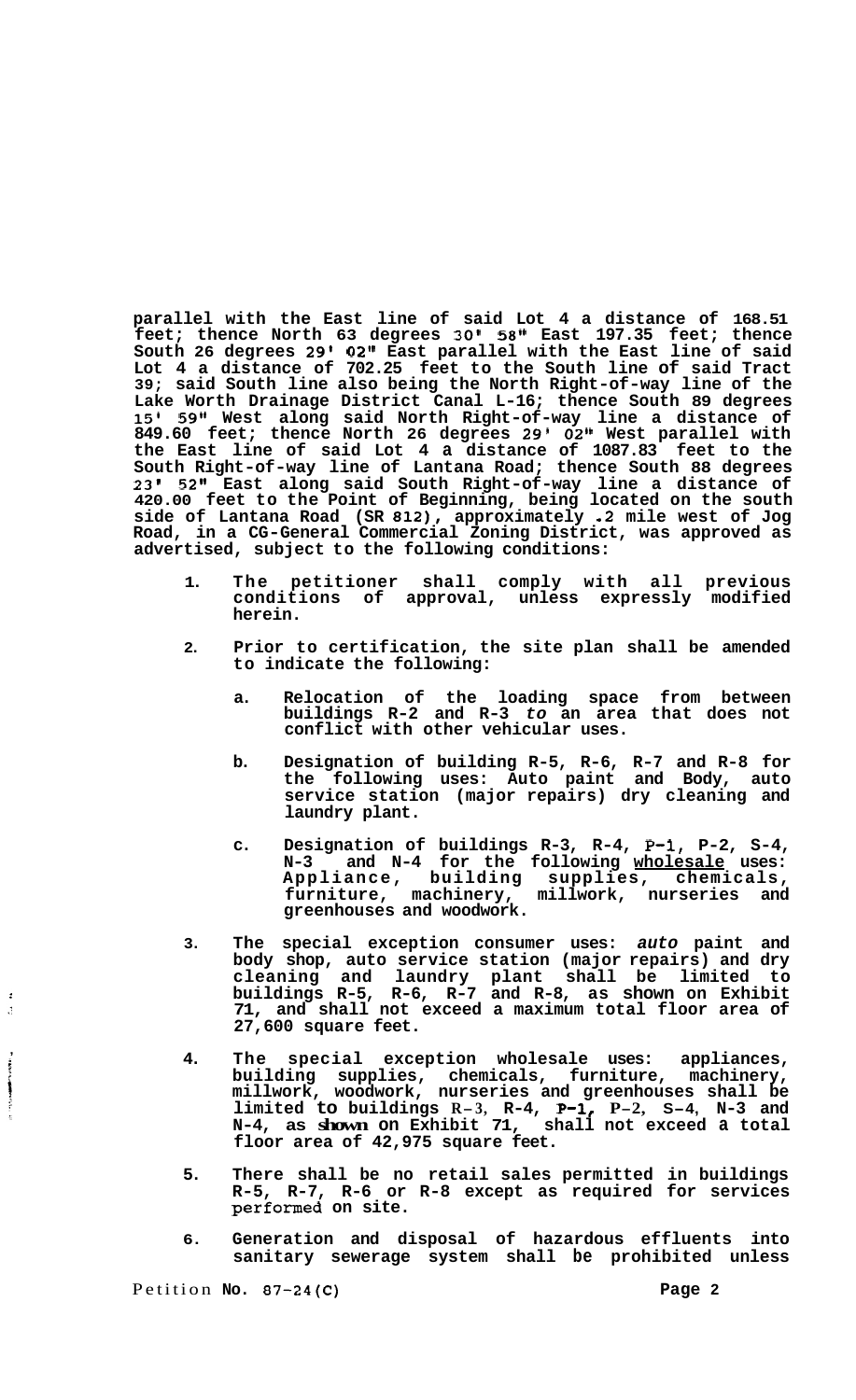adequate pretreatment facilities approved by the Florida Department of Environmental Regulation (FDER) and Agency responsible for sewage works are constructed and used by project tenants or owners generating such effluents.

- **7.**  Sewer service is available to the property. Therefore, no septic tank shall be permitted on the site.
- **8.**  Water service is available to the property. Therefore, no well shall be permitted on the site to provide potable water.
- **9.**  The petitioner shall design the drainage system such that storm water runoff from the parking areas and paved surfaced area shall be separate from those areas which may contain hazardous or undesirable waste from the proposed site.
- **10.**  The petitioner shall pay a Fair Share Fee in the amount and manner required by the "Fair Share Contribution for Road Improvements Ordinance" for the addition'al **625**  trips generated by this revision **(87-24** *(C)* ) as it trips generated by this revision (87–24(C)) as it<br>presently exists or as it may from time to time be presently<br>amended .
- **11.**  In order to comply with the mandatory traffic performance standards the petitioner shall be restricted to the following:
	- a. 50% **of** the building permits for the remaining unbuilt structures of Zoning Petition No. 87-**24(C)** identified in the November **1, 1988**  applicants Traffic Impact Analysis may be pulled after January **1, 1989.** Certificates of occzupancy for these structures may be received after July **1, 1989.**
	- b. The remaining 50% of the unbuilt structures may not be eligible for building permits until all construction has begun **(4** lane median divided section) for : **1)** Lantana Road from Hagen Ranch Road to **Jog** Road; **2) Jog** Road **from** Melaleuca Lane to Lantana Road.
- **<sup>12</sup>**. Prior to site plan certification, the petitioner shall submit **a** copy of the executed Unity **of** Title for inclusion into the official zoning **file.**
- **13.**  Vehicle parking shall **be** limited to **the** parking spaces designated on the approved **site** plan. **No** parkling of vehicles shall be permitted in landscape areas, rights-<br>of-ways or interior drives.
- **14.**  There shall be no outside storage of disassemhled or increased in the causing storage of disass-<br>inoperative vehicles or parts thereof on site.
- **15.**  There shall be no outdoor repair of vehicles.

**Petition No.** 87-24(C) **Page 3**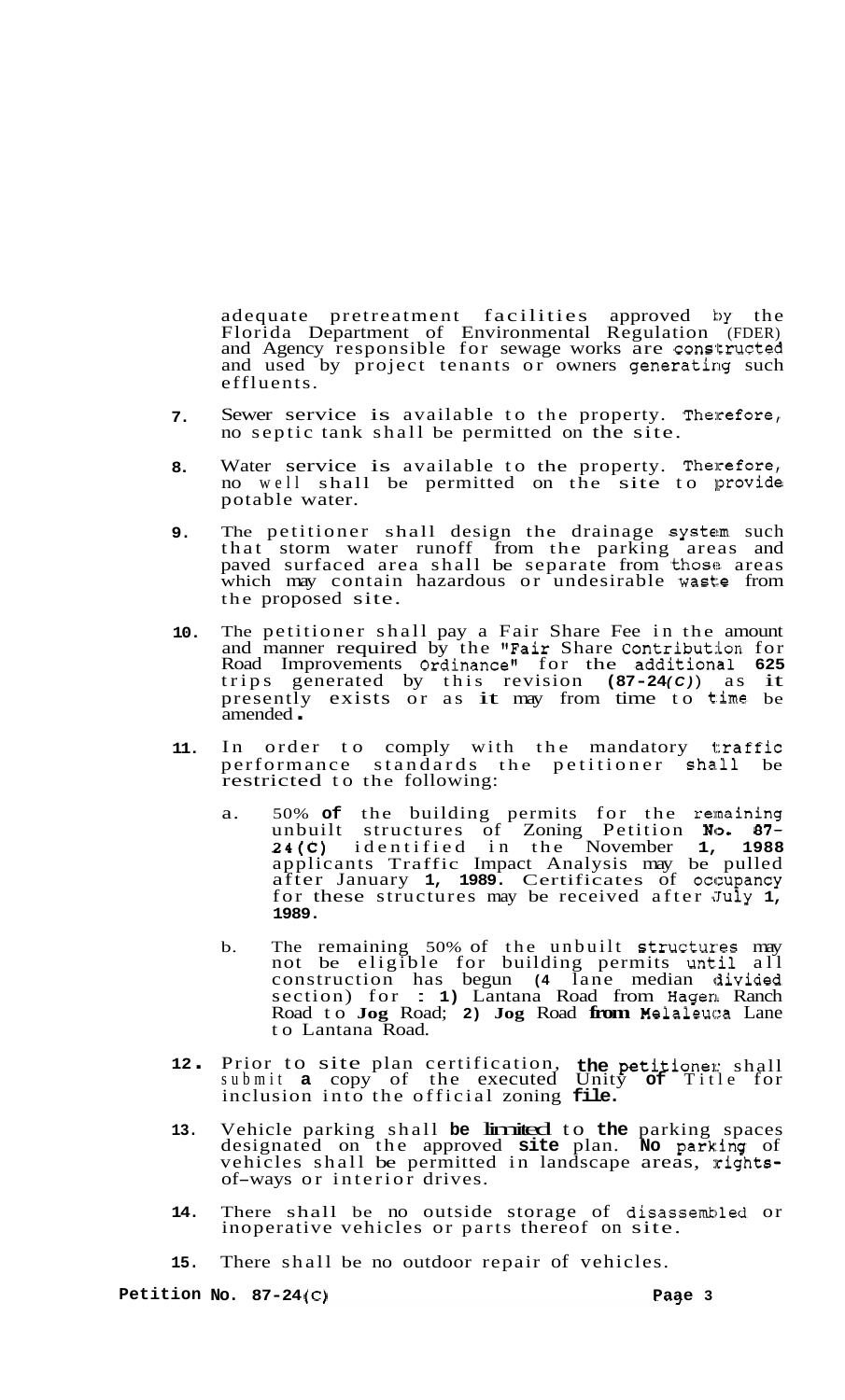- **16. NO outdoor loudspeaker system shall be Permitted on site.**
- **17. Failure to comply with any conditions of approval may result in the denial or revocation of a building permit: the issuance of a stop work order: the denial of a Certificate of Occupancy on any building or structure: or the denial or revocation of any permit or approval for any developer-owner, commercial-owner, lessee, or user of the subject property. Appeals from such action may be taken to the Palm Beach County Board of Adjustment or as otherwise provided in the Palm Beach County Zoning Code.**
- **18. Condition No. 10 of Zoning Petition No. 87-24(A) which presently states:**

**"10. In order to comply with the mandatory traffic performance standards the property owner shall be restricted to the following phasing schedule:** 

- **a. Building permits for more than the following land uses shall not be obtained until Lantana Road has been constructed as a four (4) lane section from Hagen Ranch Road to Jog Road and Jog Road has been constructed as a four (4) lane road from Melaleuca to Lantana Road.** 
	- **1. 56,200 square feet of mini warehouses**
	- **2. six (6) bay car wash**
	- **3. 2,000 square foot convenience store with gas pump islands."**

**is hereby deleted.**